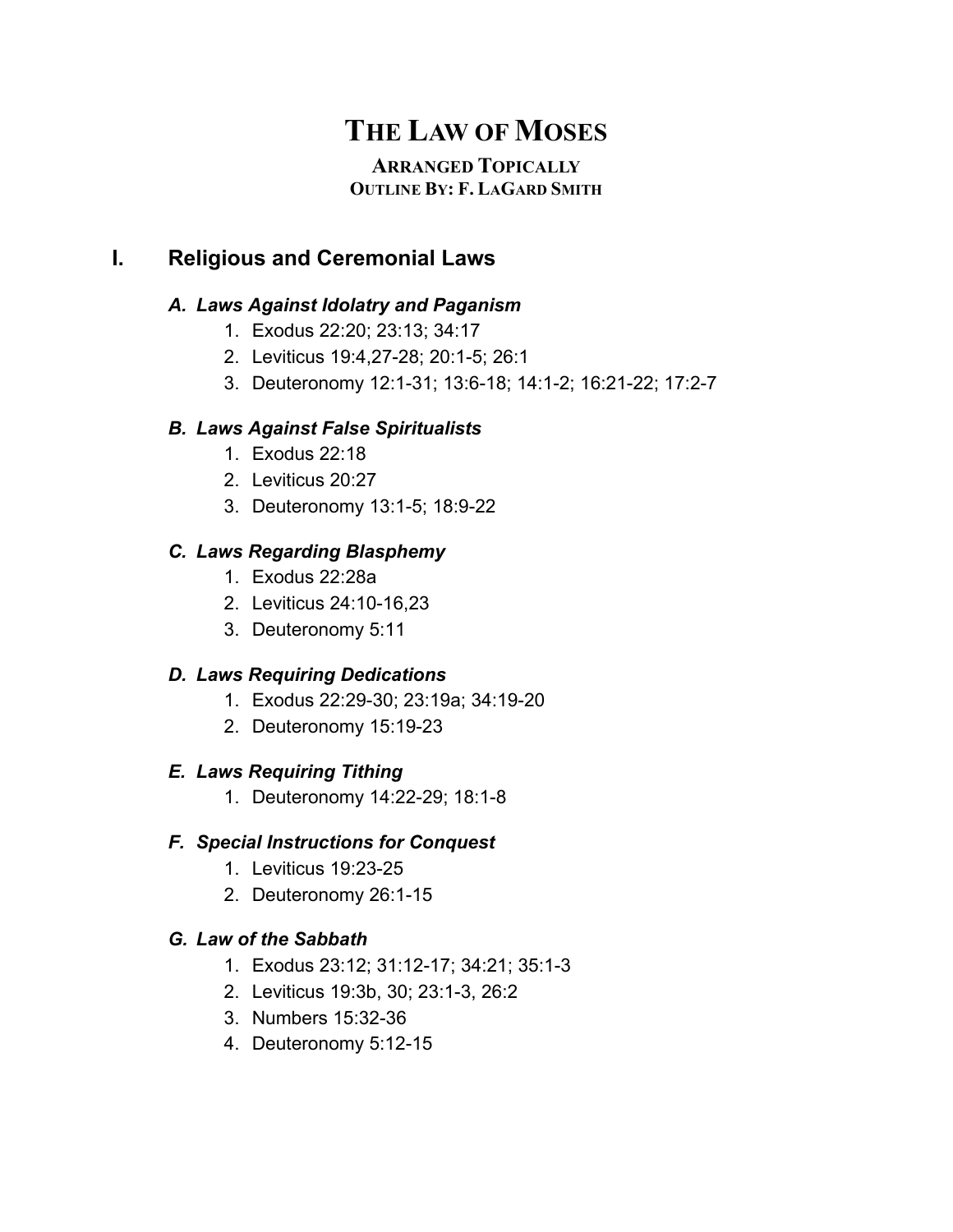## *H. The Special Feasts*

- 1. Exodus23:14-17; 34:23-24
- 2. Deuteronomy 16:16-17
- 3. Passover and Feast of Unleavened Bread
- $(1<sup>st</sup>$  Month,  $14<sup>th</sup>$  -21<sup>st</sup> Days, March-April)
	- a) Exodus 34:18
	- b) Leviticus 23:4-8
	- c) Numbers 9:13-14; 28:16-25
	- d) Deuteronomy 16:1-8
- 4. Feast of Weeks (Harvest, Firstfruits, or Pentecost, May-June)
	- a) Exodus 34:22
	- b) Leviticus 23:9-21
	- c) Numbers 28:26-31
	- d) Deuteronomy 16:9-12
- 5. Feast of Trumpets
- (7<sup>th</sup> Month, 1<sup>st</sup> Day, September-October, Rosh Hashanah)
	- a) Leviticus 23:23-25
	- b) Numbers 29:1-6
- 6. Day of Atonement
- $(7<sup>th</sup>$  Month, 10<sup>th</sup> Day, September- October, Yom Kippur)
	- a) Leviticus 16:1-34; 23:26-32
	- b) Numbers 29:7-11
- 7. Feast of Tabernacles
- (7<sup>th</sup> Month, 15<sup>th</sup>-21<sup>st</sup> Days, September-October, Booths or Ingatherings)
	- a) Leviticus 23:33-44
	- b) Numbers 29:12-40
	- c) Deuteronomy 16:13-15

#### *I. Sacrifices and Offerings*

- 1. Burnt Offerings
	- a) Leviticus 1:1-17; 6:8-13; 17:8-9
	- b) Numbers 28:1-8
- 2. Cereal Offerings
	- a) Leviticus 2:1-16; 6:14-23
	- b) Numbers 15:1-21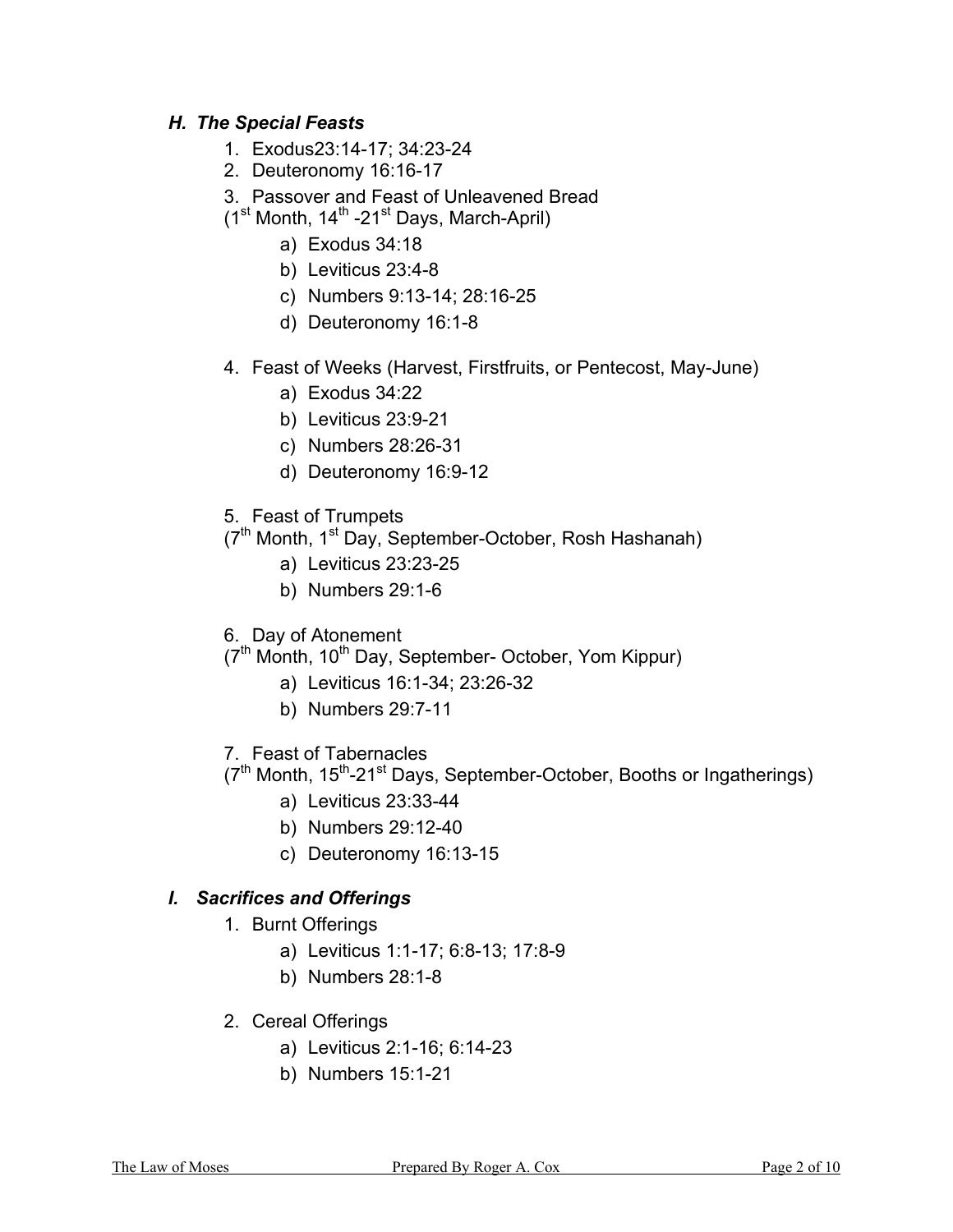- 3. Peace Offerings
	- a) Leviticus 3:1-17; 7:11-21,28-36; 17:1-7
- 4. Sin Offerings
	- a) Leviticus 4:1-35; 5:1-13; 6:24-30
	- b) Numbers 15:22-31
- 5. Guilt Offerings
	- a) Leviticus 5:14-19; 6:1-7; 7:1-10, 37,38
- 6. Special Offerings
	- a) Numbers 28:9-15
	- b) Deuteronomy 21:1-9
- 7. Rules Pertaining to Offerings
	- a) Exodus 23:18; 34:25
	- b) Leviticus 22:17-30
	- c) Deuteronomy 17:1

## *J. Other Rituals*

- 1. Leviticus 24:1-9
- 2. Numbers 6:22-27

#### *K. Rules for the Priests*

1. Leviticus 21:1-24; 2:1-16

#### *L. The Sabbatical Year*

- 1. Exodus 23:10-11
- 2. Leviticus 25:1-7

#### *M. Year of Jubilee*

1. Leviticus 25:8-34, 39-43, 47-55

# *N. Purification*

- 1. After Childbirth
	- a) Leviticus 12:1-8
- 2. For Leprosy
	- a) Leviticus 14:1-32
- 3. For Discharges a) Leviticus 15:13-15, 28-30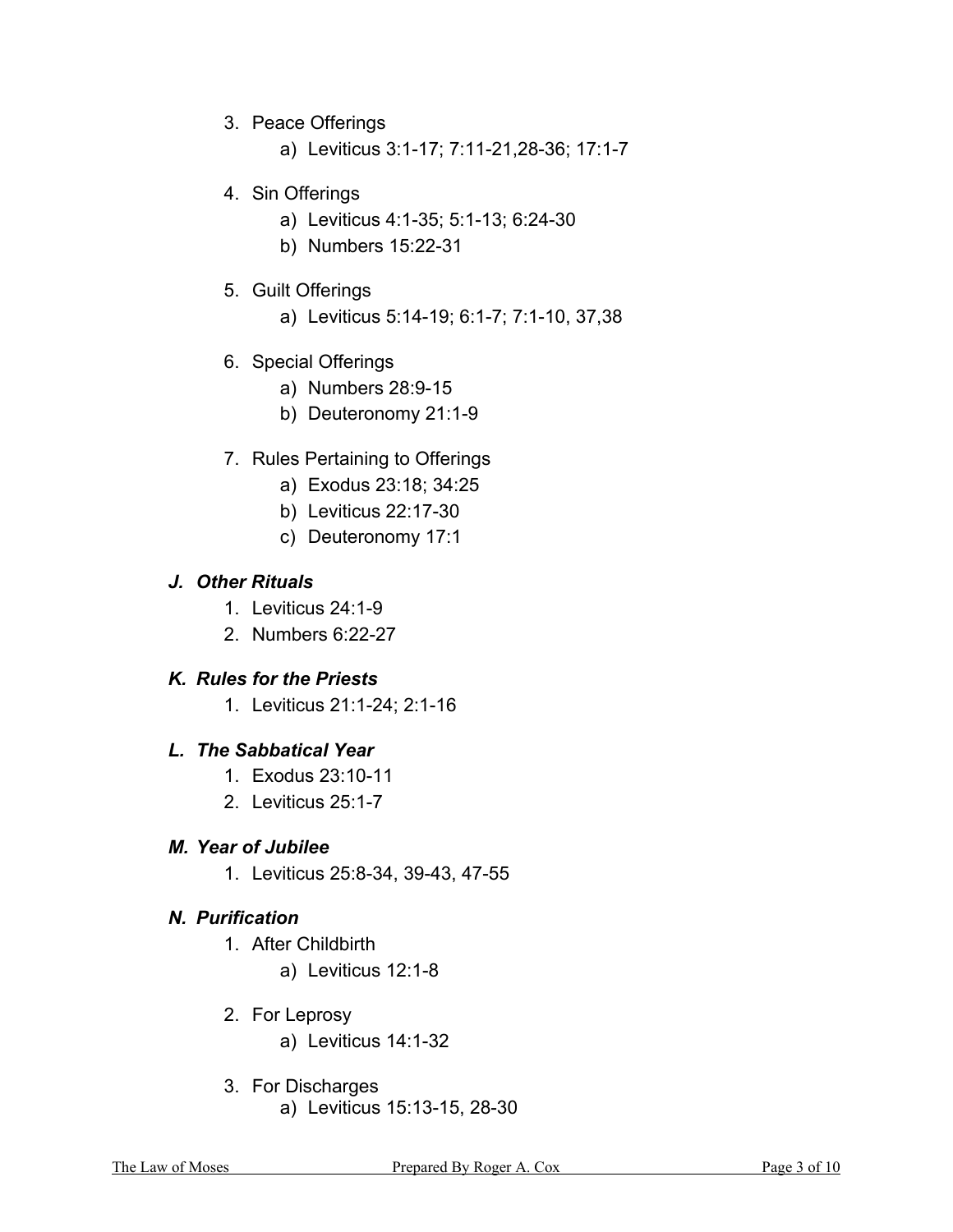- 4. Concerning Death
	- a) Numbers 19:1-22
	- b) Regarding Passover Numbers 9:10

#### *O. Persons Excluded from the Congregation*

1. Deuteronomy 23:1-8

## *P. The Nazirite Vow*

1. Numbers 6:1-21

## *Q. Vows of Dedication*

- 1. Leviticus 27:1-34
- 2. Deuteronomy 23:21-23

# *R. Laws of Separation*

- 1. Leviticus 19:1,2,19
- 2. Deuteronomy 22:9-11

# **II. Laws of Government**

## *A. Concerning a King*

1. Deuteronomy 17:14-20

# *B. Respect for Rulers*

1. Exodus 22:28b

# *C. The Judicial System*

- 1. Establishment of Courts
	- a) Deuteronomy 16:8; 17:8-13
- 2. Fairness and Justice
	- a) Exodus 23:3,6,8
	- b) Leviticus 19:15
	- c) Deuteronomy 16:19,20; 24:17,18

## 3. Witnesses

- a) Exodus 23:1,2,7
- b) Deuteronomy 5:20; 19:15-21
- 4. Punishment
	- a) Deuteronomy 21:22,23; 24:16; 25:1-3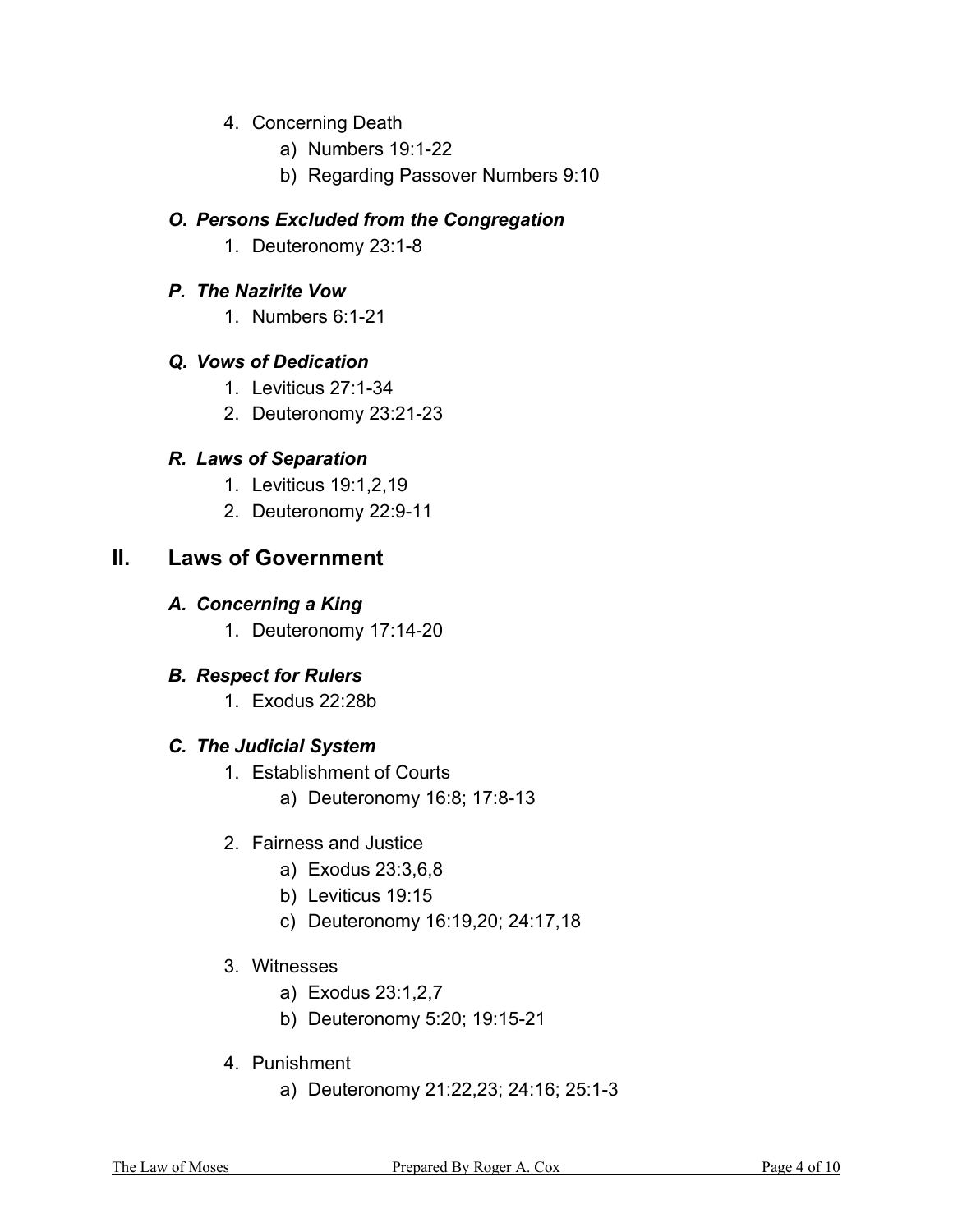# **III. Laws of Special Crimes**

## *A. Crimes Against the Person*

- 1. Homicide
	- a) Exodus 21:12-14; 22:2-3a
	- b) Numbers 35:9-34
	- c) Deuteronomy 19:1-13
- 2. Feticide
	- a) Exodus 21:22-25
- 3. Kidnapping
	- a) Exodus 21:16
	- b) Deuteronomy 24:7
- 4. Mayhem
	- a) Exodus 21:26-27
	- b) Leviticus 24:19-20
- 5. Rape
	- a) Deuteronomy 22:25-29
- 6. Assault
	- a) Exodus 21:15, 18-21
	- b) Deuteronomy 25:11-12

# *B. Crimes Against Property*

- 1. Theft of Personal Property a) Exodus 22:3b
- 2. Theft of Real Property a) Exodus 22:1,4

# **IV. Personal Rights and Remedies**

# *A. Restitution for Loss*

- 1. Exodus 22:7-15
- 2. Numbers 5:5-10
- *B. Seduction* 
	- 1. Exodus 16-17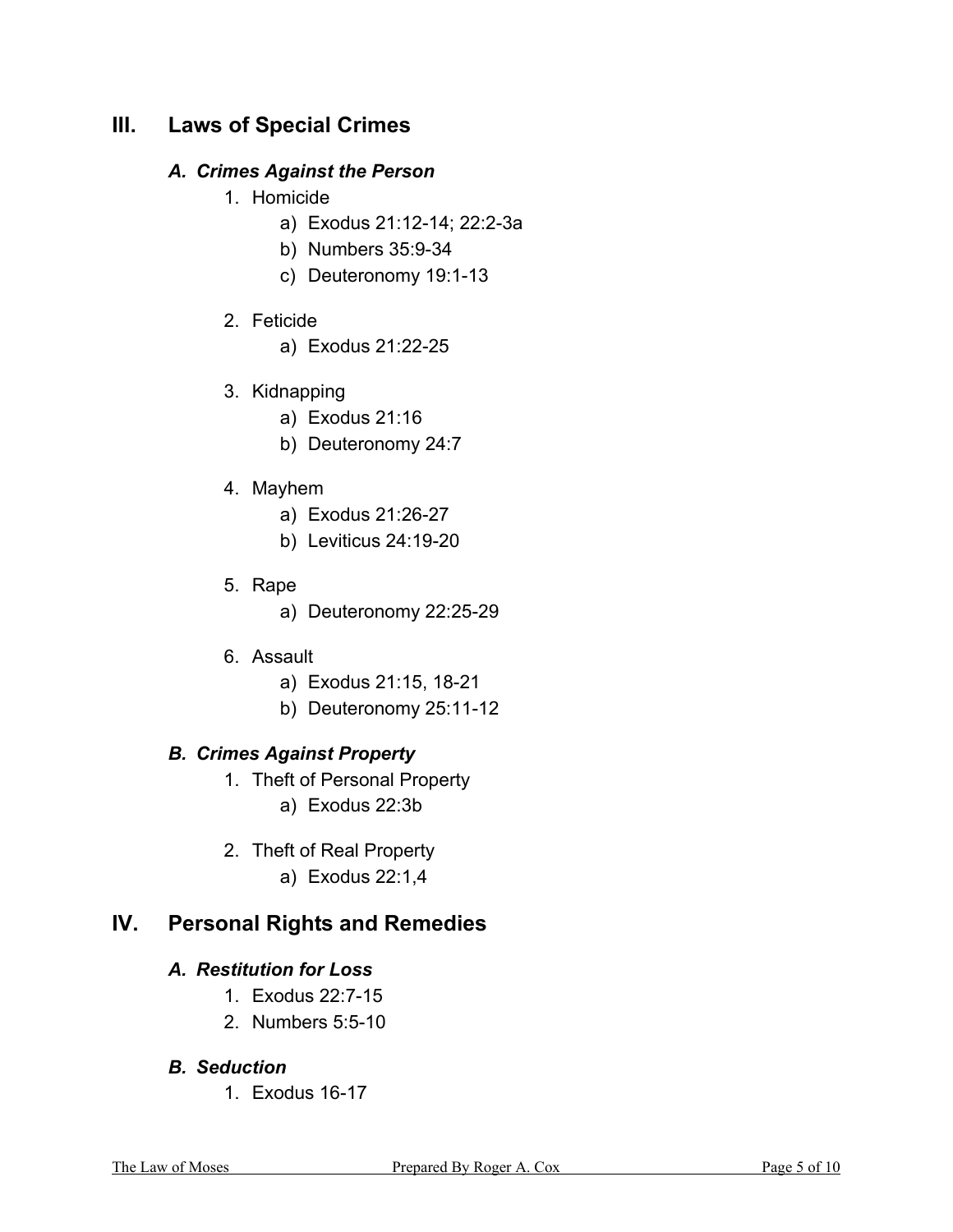## *C. Injuries and Damages*

- 1. Exodus 21:28-36; 22:5-6
- 2. Leviticus 24:18
- 3. Deuteronomy 22:8

## *D. Masters and Servants*

- 1. Exodus 21:1-11
- 2. Leviticus 25:44-46
- 3. Deuteronomy 15:12-18; 23:15-16; 24:14-15

## *E. Credit, Interest, and Collateral*

- 1. Exodus 22:25-27
- 2. Deuteronomy 15:1-11; 23:19-20; 24:6,10-13

## *F. Contracts and Agreements*

- 1. Leviticus 19:12
- 2. Numbers 30:1-16

## *G. Weights and Measures*

- 1. Leviticus 19:11, 35-37
- 2. Deuteronomy 25:13-16

# *H. Inheritance*

- 1. Right of Firstborn
	- a) Deuteronomy 21:15-17
- 2. Levirate Marriage
	- a) Deuteronomy 25:5-10
- 3. Zelophehad's Daughters a) Numbers 27:1-11; 36:1-13

# **V. Marriage, Divorce, and Sexual Relations**

#### *A. Marriage*

1. Deuteronomy 21:10-14; 22:13-21; 24:5

# *B. Divorce*

1. Deuteronomy 24:1-4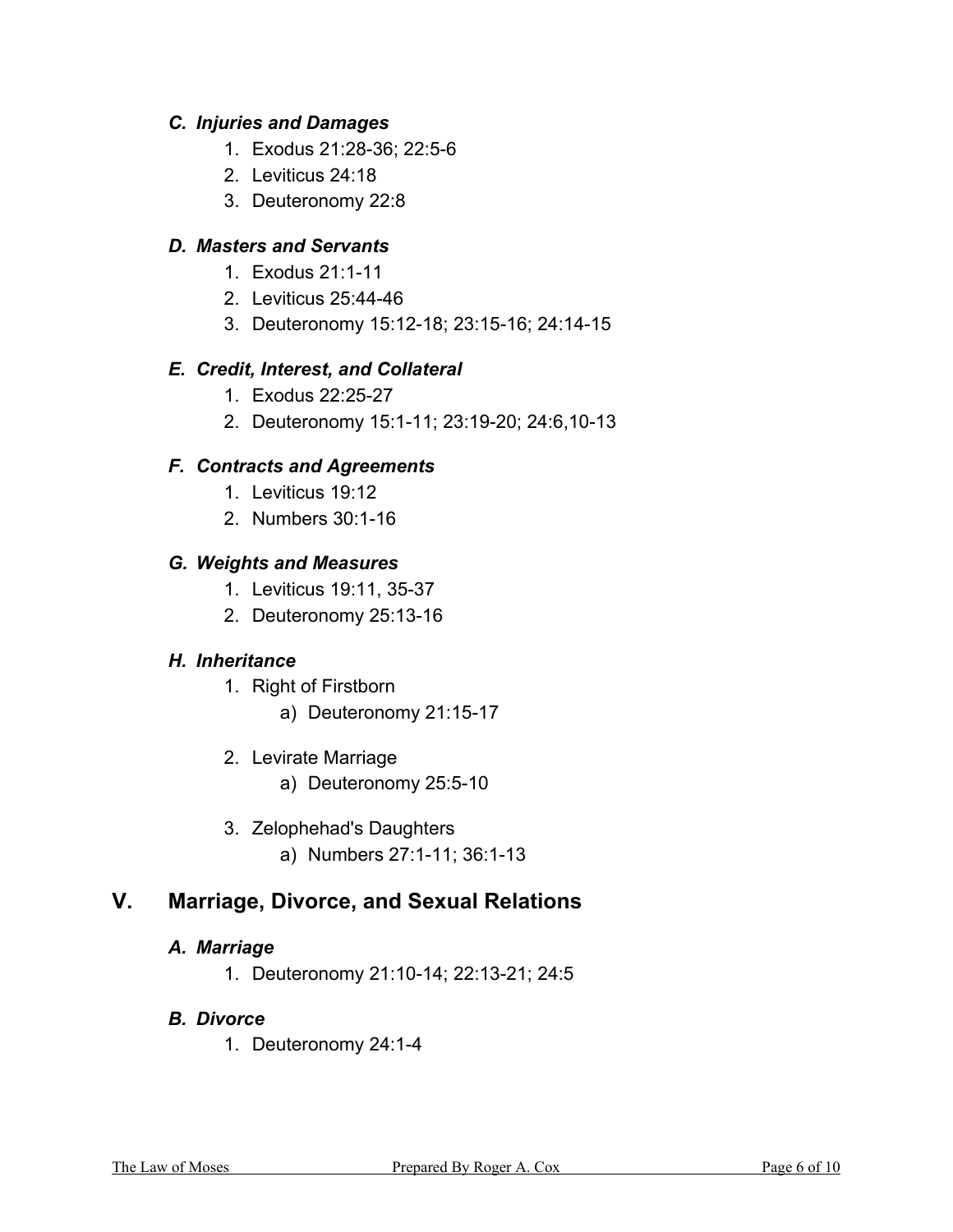# *C. Sexual Violations*

- 1. Introduction
	- a) Leviticus 18:1-5
- 2. Adultery
	- a) Leviticus 18:20; 19:20-22; 20:10
	- b) Numbers 5:11-31
	- c) Deuteronomy 5:18; 22:22-24
- 3. Fornication
	- a) Deuteronomy 22:13-21
- 4. Prostitution
	- a) Leviticus 19:29
	- b) Deuteronomy 23:17-18
- 5. Incest
	- a) Leviticus 18:6-18; 20:11-12,14,17,19-21
- 6. Violation of Uncleanness a) Leviticus 18:19; 20:18
- 7. Homosexual Practices a) Leviticus 18:22; 20:13
- 8. Bestiality
	- a) Leviticus 18:23; 20:15-16
- 9. Conclusion a) Leviticus 18:24-30; 20:22-24

# *D. Separation of Sexes*

1. Deuteronomy 22:5

# **VI. Health and Dietary Laws**

# *A. Health Regulations*

- 1. Leprosy
	- a) Leviticus 13:1-59; 14:33-57
	- b) Deuteronomy 24:8-9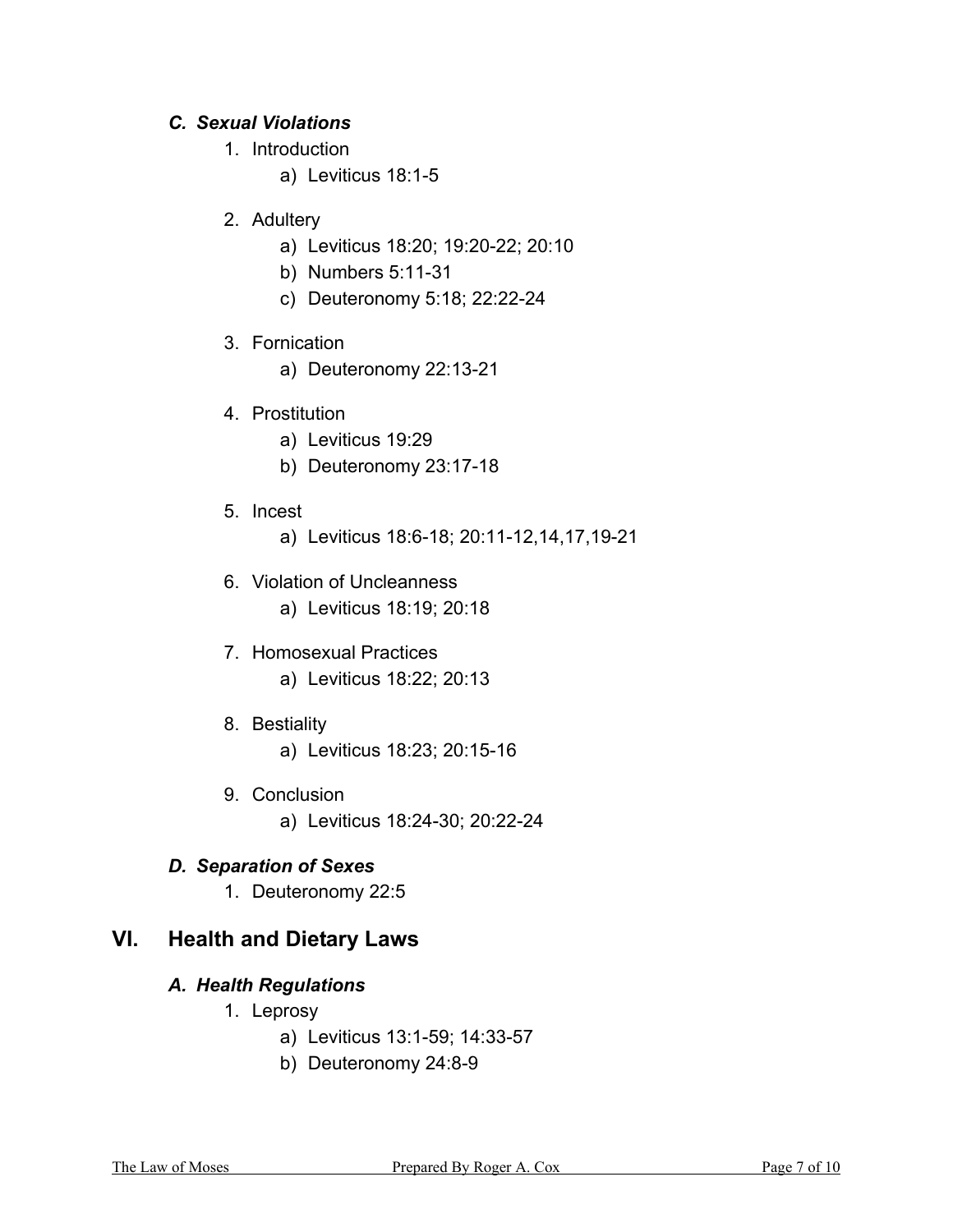- 2. Discharges
	- a) Leviticus 15:1-12, 16-27, 32-33
- 3. Isolation
	- a) Leviticus 15:31
	- b) Numbers 5:1-4

#### *B. Dietary Regulations*

- 1. Clean and Unclean Creatures
	- a) Leviticus 11:1-38, 46-47; 20:25-26
	- b) Deuteronomy 14:3-20
- 2. Dead Animals
	- a) Leviticus 11:39-40
	- b) Deuteronomy 14:21a
- 3. Killed Animals
	- a) Exodus 22:31
	- b) Leviticus 17:15-16
- 4. Blood and Fat
	- a) Leviticus 7:22-27; 17:10-14; 19:26a
	- b) Deuteronomy 12:16, 23-25
- 5. Meat and Milk
	- a) Exodus 23:19b, 34:26b
	- b) Deuteronomy 14:21b

# **VII. General Welfare Laws**

## *A. Requirements for Benevolence*

- 1. Leviticus 19:9-10; 23:22; 25:35-38
- 2. Deuteronomy 23:24-25; 24:19-22

#### *B. Duties of Respect and Support*

- 1. Parents
	- a) Exodus 21:17
	- b) Leviticus 19:3a; 20:9
	- c) Deuteronomy 5:16; 21:18-21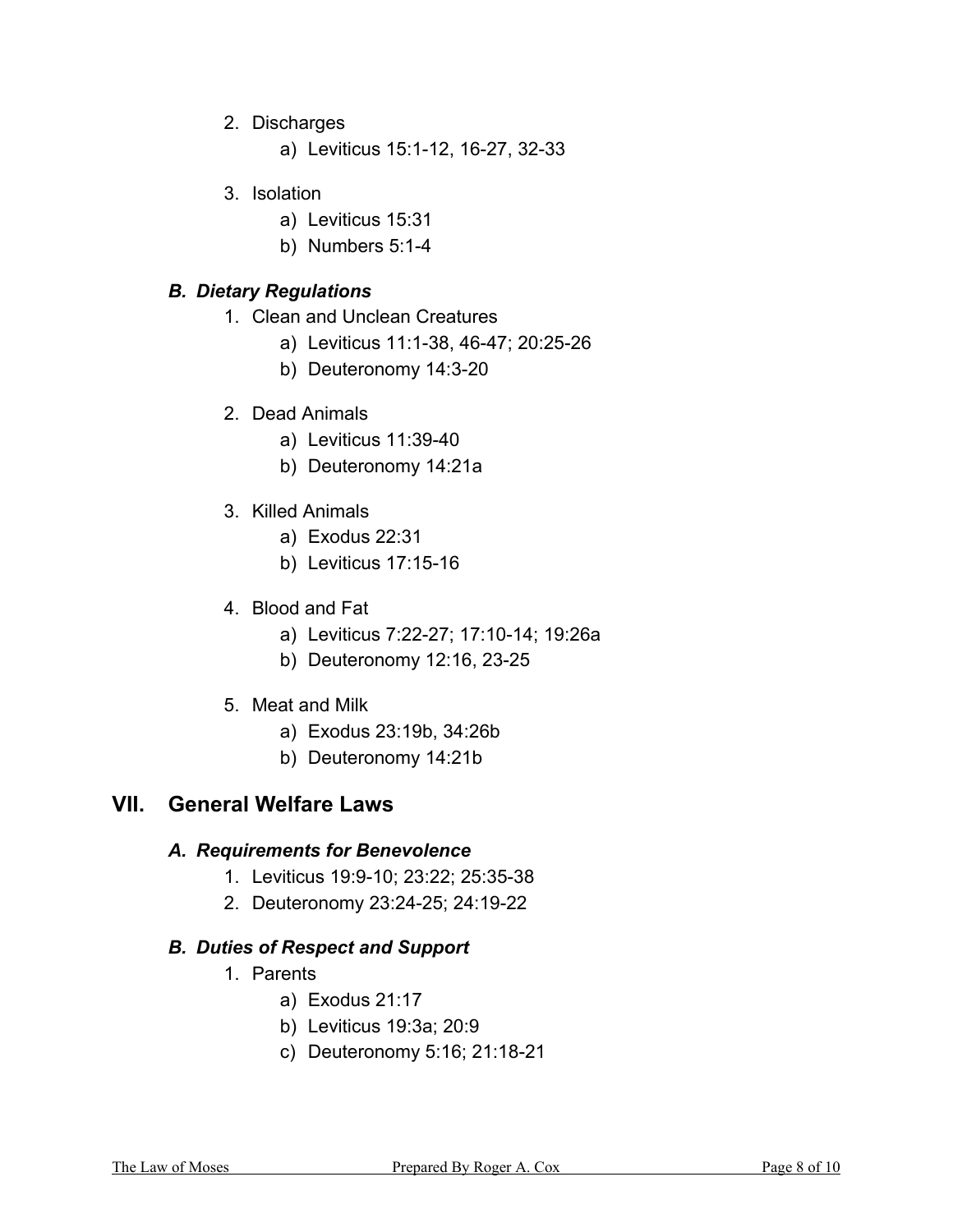2. Elderly

a) Leviticus 19:32

- 3. Widows and Orphans
	- a) Exodus 22:22-24
- 4. Strangers
	- a) Exodus 22:21; 23:9
	- b) Leviticus 19:33-34; 24:22
- 5. Deaf and Blind
	- a) Leviticus 19:14
- 6. Neighbors
	- a) Exodus 23:4-5
	- b) Leviticus 19:16-18
	- c) Deuteronomy 5:21; 22:1-4

## *C. Treatment of Animals*

1. Deuteronomy 22:6-7; 25:4

# **VIII. Rules of Warfare**

#### *A. Preparation for Battles*

- 1. Deuteronomy 20:1-9
- *B. Rules of Siege* 
	- 1. Deuteronomy 20:10-20

# *C. Camp Regulations*

1. Deuteronomy 23:9-14

# *D. Soldiers and Marriage*

1. Deuteronomy 21:10-14; 24:5

# **IX. Responsibilities Under the Laws**

#### *A. Obedience Required*

- 1. Leviticus 22:31-33
- 2. Deuteronomy 12:32